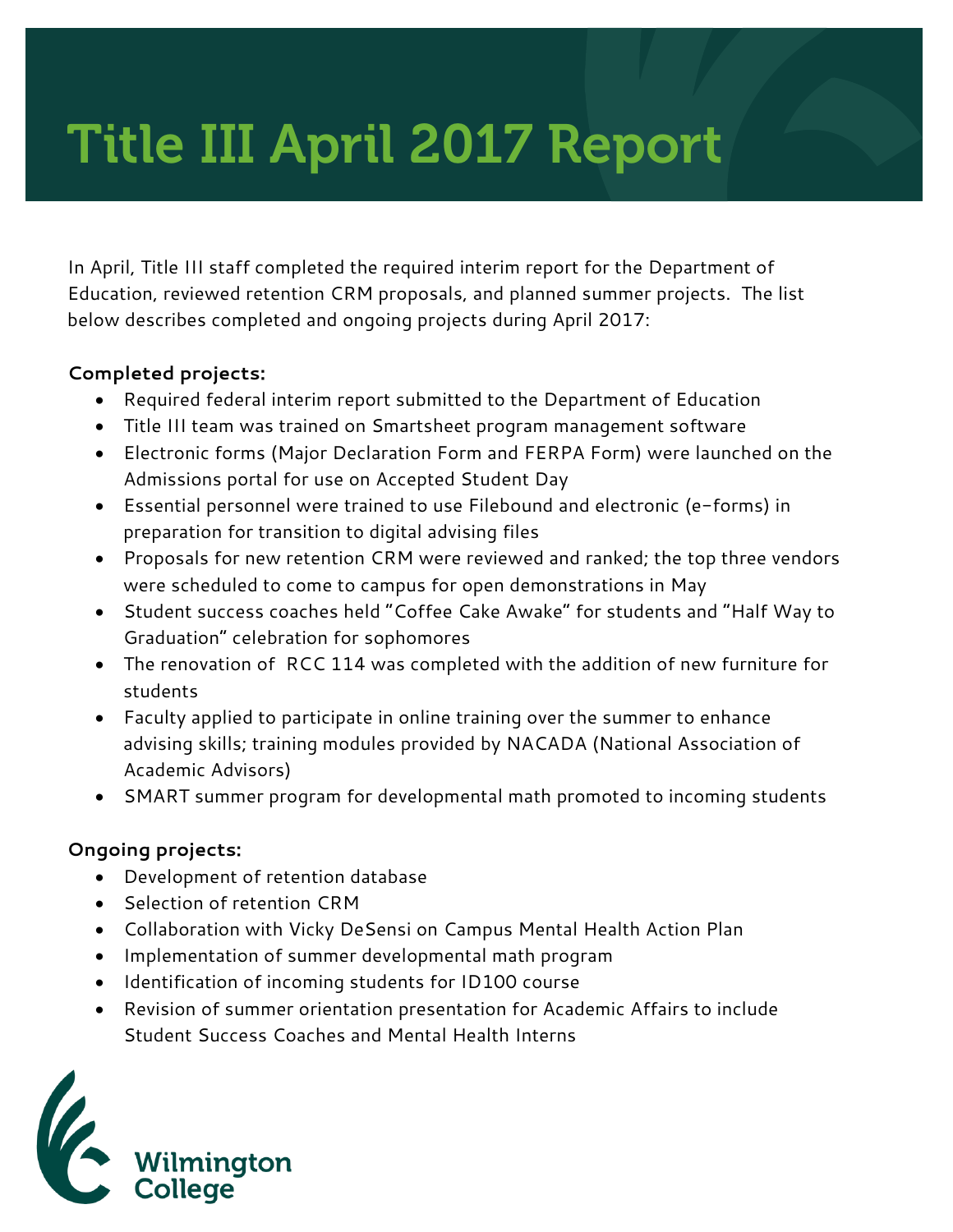#### **Student Contact Update: Student Success Coaches**

During April there was an increase in inquiries about end of semester withdrawals. The SSCs conducted exit interviews and collected withdrawal forms. The SSCs also had an increase of student contact overall due to the need for additional support for students at the end of the semester.

| <b>Method of Contact</b>            | #   |
|-------------------------------------|-----|
| Email                               | 25  |
| In person                           | 59  |
| Other                               | 8   |
| Phone Call                          | 12  |
|                                     |     |
| <b>Reason for Contact</b>           |     |
| Academic Referral                   | 22  |
| Advising Problem/Scheduling         | 3   |
| Other                               | 35  |
| Probation                           | 29  |
| Suspension                          | 1   |
| WD/LOA                              | 14  |
|                                     |     |
| <b>Number of Students Contacted</b> |     |
| Duplicated                          | 104 |
| Unduplicated                        | 66  |